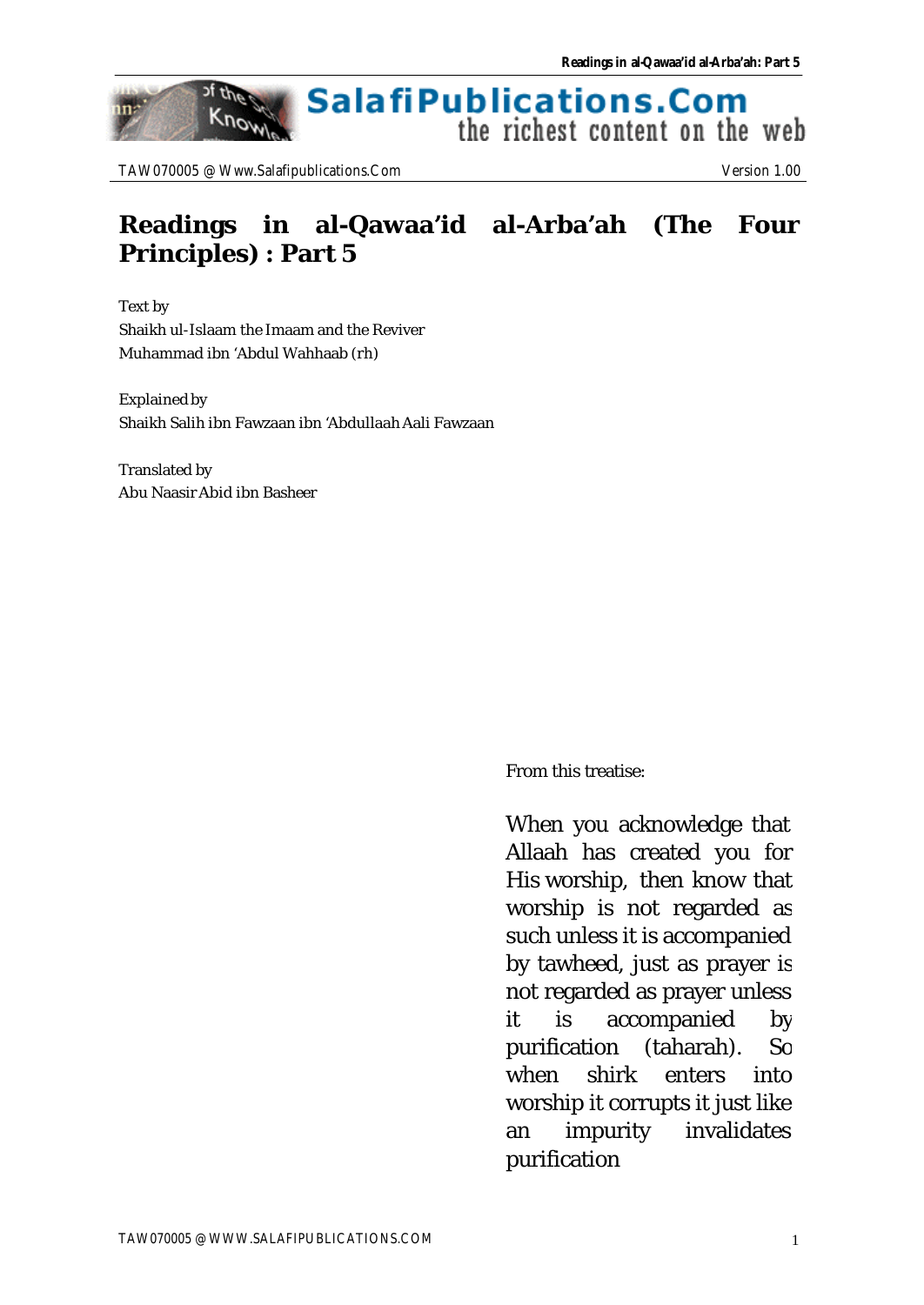# **Part 5: The Second Principle**

Shaikh Salih al-Fawzaan says:

### **TEXT**

The second principle: That they (the mushrikeen) say: "We do not call upon and turn towards them except to seek nearness and intercession (with Allaah)".So the proof against seeking nearness (through awliyaa) is His, saying,

*"And those who take awliyaa besides Him (say): "We worship them only that they may bring us near to Allaah." Verily, Allaah will judge between them concerning that wherein they differ. Truly, Allaah guides not him who is a liar, and a disbeliever."* [az-Zumar (39):3]

And the proof against intercession (through awliyaa) is His, the Most High's, saying,

*"And they worship besides Allaah things that hurt them not, nor profit them, and they say: "These are our intercessors with Allaah."* [Yunus (10):18]

And intercession is of two types: The prohibited intercession and the affirmed intercession. The prohibited intercession is that which is sought from other than Allaah concerning that which only Allaah is able to do. And the proof is His, the Most High's, saying,

*"O you who believe! Spend of that with which We have provided for you, before a Day comes when there will be no bargaining, nor friendship, nor intercession. And it is the disbelievers who are the Dhaalimun (wrong-doers, etc.)."* [al-Baqarah (2):254]

And the affirmed intercession is that which is sought from Allaah while the intercessor is honoured with the intercession and the one interceded for is someone whose deeds and speech are pleasing to Allaah, after He gives permission, as He, the Most High, said,

*"Who is he that can intercede with Him except with His Permission?"* [al-Baqarah (2):255].

### **EXPLANATION**

**The second principle** is that the mushrikeen who were named as such by Allaah and declared to be eternally in Hell do not commit shirk in ar-rububiyyah rather they commit shirk in al-uluhiyyah. They did not say that their deities create and sustain alongside Allaah or that they bring benefit or cause harm or dispose the affairs alongside Allaah rather they take them as intercessors, as Allaah, the Most High, has said about them,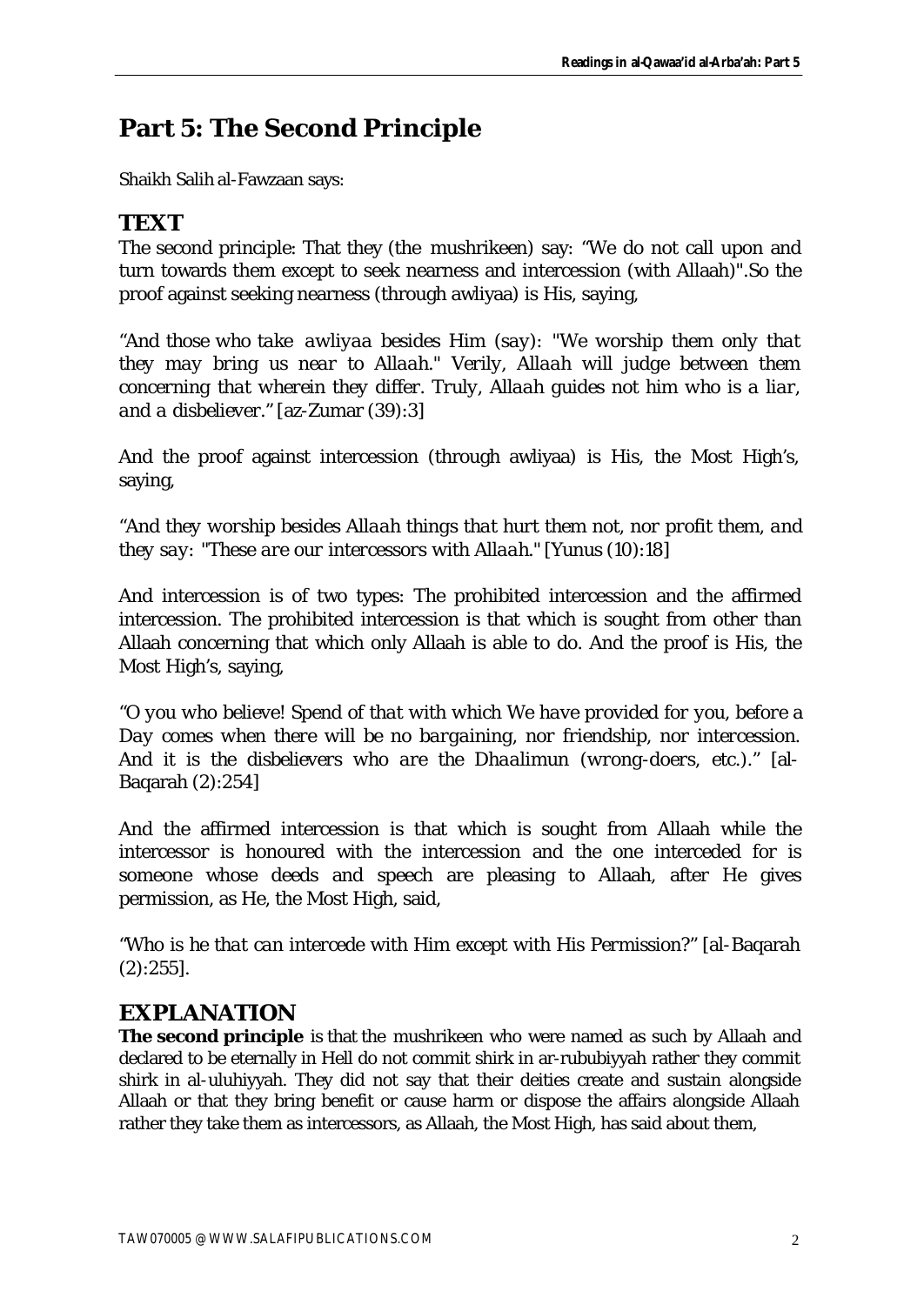*"And they worship besides Allaah things that hurt them not, nor profit them, and they say: "These are our intercessors with Allaah." "* [Yunus (10):18]

*"…things that hurt them not, nor profit them..."* The mushrikeen acknowledge that their awliyaa cannot benefit them nor bring them harm, rather they take them as intercessors meaning as intermediaries in front of Allaah, in order to fulfil of their needs. So they sacrifice and vow for them, not because they create, sustain, benefit or bring harm, as they believe. Rather they believe them to be their intermediaries and intercessors with Allaah. Such is the belief of the mushrikeen.

And when you debate with a grave-worshipper of our times, he reiterates this statement word for word, saying, "I know that this wali or this righteous man cannot bring about harm or benefit. However he is a righteous man and I want him to intercede for me in front of Allaah.

Intercession can either be valid or false. The intercession that is valid and correct conforms to two conditions. The first condition is that it occurs by the Permission of Allaah and the second condition is that the one who is interceded for is from the people of tawheed i.e. he may be someone sinful from the muwahhideen. So if one of these two conditions is missing then the intercession is invalid and false. He, the Most High said;

*"Who is he that can intercede with Him except with His Permission."* [al-Baqarah (2):255]

*"And they cannot intercede except for him with whom He is pleased."* [al-Anbiyaa (21):28]

And they are the muwahhideen even though they may be sinful. As for the kuffaar and mushrikeen then they are not benefited by the intercession of those who intercede for them.

*"There will be no friend, nor an intercessor for the Dhaalimun (polytheists and wrongdoers, etc.), who could be given heed to."* [Ghafir (40):18]

So these are the people who heard about intercession but they did not know its meaning and they began seeking it from those people without the permission of Allaah, the Mighty and Majestic. Rather, it was sought for the one who made shirk with Allaah, the one who will not be benefited by the intercession of the intercessors. So they are ignorant of the meaning of the valid and invalid types of intercession.

Intercession has conditions and limits, it is not unrestricted and it is of two types:

1) Intercession without Allaah's Permission which He, the Mighty and Most High, has negated. So no one can intercede with Allaah except by His Permission. When the best of creation and the last of the prophets Muhammad (may Allaah's peace and blessings be upon him), intercedes for the people who are standing before their Lord on the Day of Judgement, he (may Allaah's peace and blessings be upon him) will fall in prostration before His Lord, supplicating, praising and glorifying Him. He will continue to prostrate until it will be said to him, *"Raise your head, speak and you shall be heard, intercede and your intercession shall be accepted.*" [Bukhaari (7510)]. So he